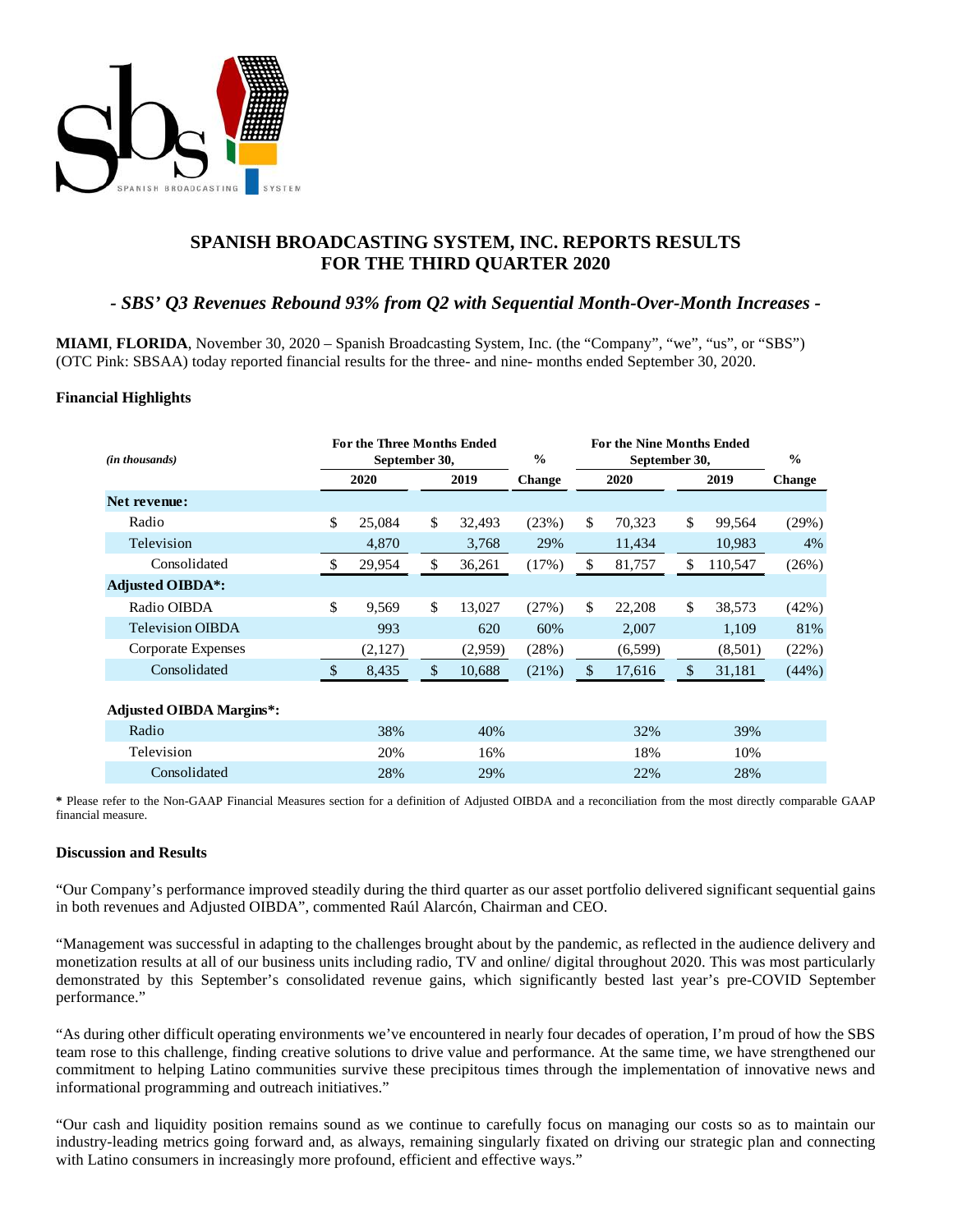## **Three Months Ended Results**

For the three months ended September 30, 2020, we observed sequential month over month increases in advertising demand in both our radio and television segments despite the effects of the COVID-19 pandemic. Our third quarter 2020 revenue levels increased 93% compared to second quarter 2020. In addition, we have and continue to implement cost savings strategies to align our operating expenses with the current market conditions.

Our consolidated net revenues decreased \$6.3 million or 17% due to the net revenue decrease in our radio segment offset by an increase in our television segment.

- Our radio segment net revenue decreased \$7.4 million or 23% due to decreases in local sales and special events revenues, offset by an increase in national sales.
- Our television segment net revenue increased \$1.1 million or 29% due to increases primarily in local and national sales.

Consolidated Adjusted OIBDA, a non-GAAP measure, decreased \$2.3 million or 21% compared to the same prior year period.

- Our radio segment Adjusted OIBDA decreased \$3.5 million or 27%, primarily due to the decrease in net revenue of approximately \$7.4 million partially offset by a decrease in operating expenses of \$3.9 million. Radio station operating expenses decreased mainly due to lower compensation, commissions, professional fees, advertising and promotional costs and special event expenses partially offset by an increase in the allowance for doubtful accounts.
- Our television segment Adjusted OIBDA increased approximately \$0.4 million or 60%, due to the increase in net revenue of approximately \$1.1 million partially offset by an increase in operating expenses of \$0.7 million. Television station operating expenses increased approximately \$0.7 million primarily due to greater net programming costs, barter expense and the increase in the allowance for doubtful accounts partially offset by lower professional fees, compensation and other expenses.
- Our corporate expenses decreased \$0.8 million or 28% primarily due to decreases in compensation.

Operating income totaled \$6.6 million compared to \$7.7 million for the same prior year period, representing a decrease of approximately \$1.1 million or 15%. This decrease in operating income was primarily due to the decrease in net revenue partially offset by the decrease in operating expenses.

## **Nine Months Ended Results**

For the nine months ended September 30, 2020, our business was significantly impacted by the COVID-19 pandemic as advertising demand weakened and live events were postponed. We have and continue to implement cost savings strategies to align our operating expenses with the current market conditions. Additionally, we received \$6.5 million of PPP proceeds that were directly used to offset and reduce employee related costs.

Our consolidated net revenues decreased \$28.8 million or 26% due to the net revenue decrease in our radio segment offset by an increase in our television segment.

- Our radio segment net revenue decreased \$29.3 million or 29% due to lower advertising and special events revenue streams.
- Our television segment net revenue increased \$0.5 million or 4% due to higher local and national sales, partially offset by decreases in sub-channel rental income and subscriber fees.

Consolidated Adjusted OIBDA, a non-GAAP measure, decreased \$13.6 million or 44% compared to the same prior year period.

- Our radio segment Adjusted OIBDA decreased \$16.4 million or 42%, primarily due to the decrease in net revenue of \$29.3 million which was partially offset by a decrease in operating expense of approximately \$12.9 million. Radio station operating expenses decreased mainly due to lower compensation, commissions, barter, special event expenses, advertising and promotional costs, professional fees and music license fees, partially offset by an increase in the allowance for doubtful accounts.
- Our television segment Adjusted OIBDA increased \$0.9 million or 81%, due to the increase in net revenue of \$0.5 million and a decrease in operating expenses of approximately \$0.4 million. Television station operating expenses decreased primarily due to lower professional fees and compensation expense partially offset by increases in net programming cost, the allowance for doubtful accounts, and barter expenses.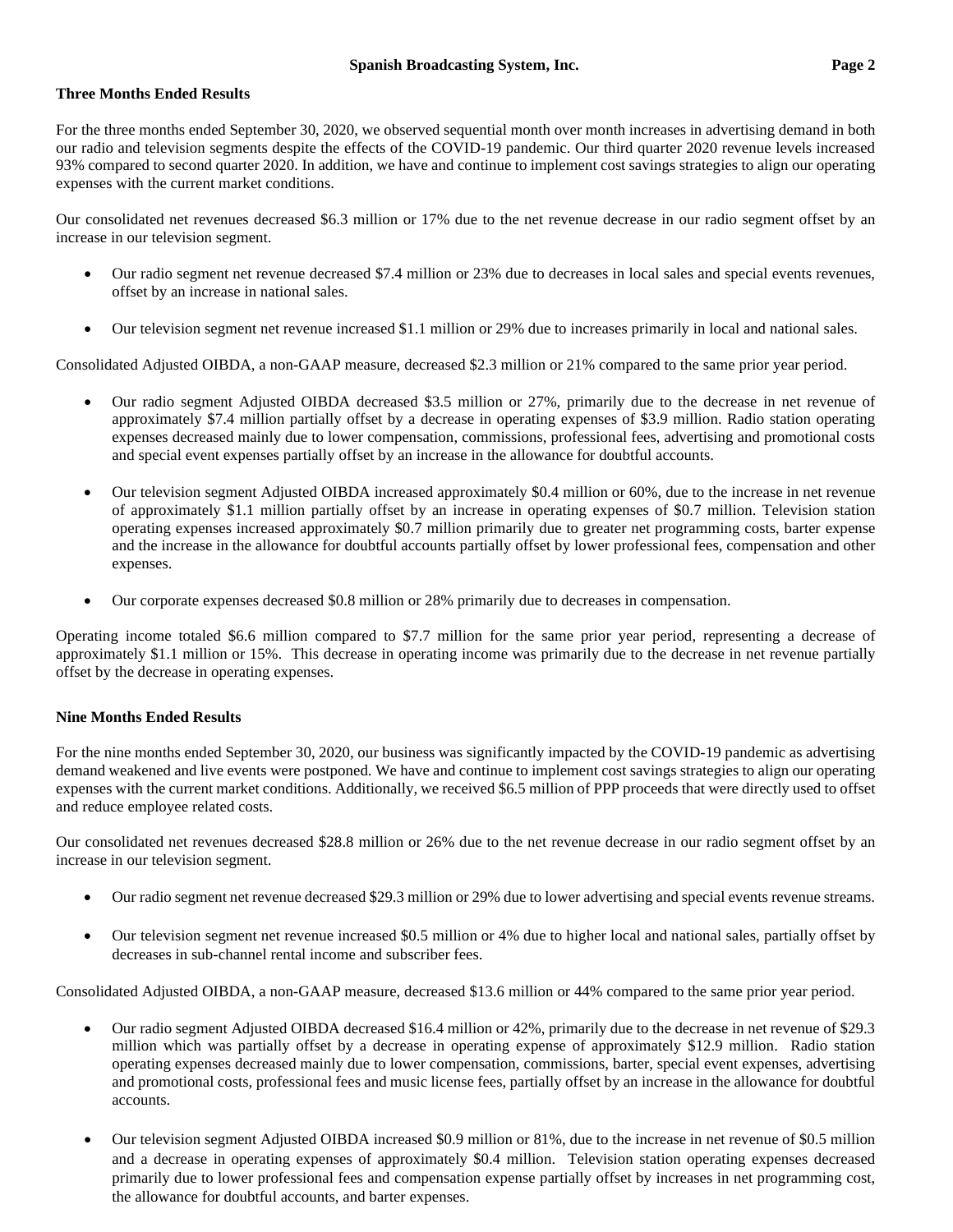• Our corporate expenses, decreased \$1.9 million or 22% primarily due to lower compensation and travel related expenses, partially offset by an increase in D&O insurance premiums.

Operating income totaled \$0.2 million compared to \$21.3 million for the same prior year period, representing a decrease of \$21.1 million or 99%. This decrease in operating income was primarily due to the decrease in net revenue and an impairment charge, which was partially offset by decreases in operating expenses, executive severance expense, recapitalization costs and recognizing the gain from the sale of assets.

# **Third Quarter 2020 Conference Call**

The Company will host a webcast to discuss its third quarter 2020 financial results on Wednesday, December 2, 2020 at 11:00 a.m. Eastern Time. The live webcast can be found on the Company's website a[t http://www.spanishbroadcasting.com/webcasts](http://www.spanishbroadcasting.com/webcasts-presentations)[presentations.](http://www.spanishbroadcasting.com/webcasts-presentations) A replay of the webcast will also be available at<http://www.spanishbroadcasting.com/webcasts-presentations> for fourteen days.

You may also access via teleconference by dialing 412-317-5441 ten minutes prior to its scheduled start time. There will also be a replay available through Wednesday, December 16, 2020 which can be accessed by dialing 877-344-7529 (U.S) or 412-317-0088 (Int'l), passcode: 10150088.

## **About Spanish Broadcasting System, Inc.**

Spanish Broadcasting System, Inc. (SBS) owns and operates radio stations located in the top U.S. Hispanic markets of New York, Los Angeles, Miami, Chicago, San Francisco and Puerto Rico, airing the Tropical, Regional Mexican, Spanish Adult Contemporary, Top 40 and Urbano format genres. SBS also operates AIRE Radio Networks, a national radio platform of over 300 affiliated stations reaching 95% of the U.S. Hispanic audience. SBS also owns MegaTV, a network television operation with over-the-air, cable and satellite distribution and affiliates throughout the U.S. and Puerto Rico, produces a nationwide roster of live concerts and events, and owns a stable of digital properties, including [La Musica,](http://www.lamusica.com/) a mobile app providing Latino-focused audio and video streaming content and HitzMaker, a new-talent destination for aspiring artists. For more information, visit us online at [www.spanishbroadcasting.com.](http://www.spanishbroadcasting.com/)

# **Forward Looking Statements**

This press release contains both historical and forward-looking statements. All statements other than statements of historical fact are, or may be deemed to be, forward-looking statements. Spanish Broadcasting System, Inc. intends such forward-looking statements to be covered by the safe harbor provisions for forward-looking statements contained in the Private Securities Litigation Reform Act of 1995, and includes this statement for purposes of such safe harbor provisions.

"Forward-looking" statements represent our expectations or beliefs, including, but not limited to, statements concerning our operations, economic performance, financial condition, our recapitalization plan and restructuring efforts, growth and acquisition strategies, investments and future operational plans. Without limiting the generality of the foregoing, words such as "may," "will," "expect," "believe," "anticipate," "intend," "forecast," "seek," "plan," "predict," "project," "could," "estimate," "might," "continue," "seeking" or the negative or other variations thereof or comparable terminology are intended to identify forward-looking statements. These statements, by their nature, involve substantial risks and uncertainties, certain of which are beyond our control.

We do not have any obligation to publicly update any forward-looking statements to reflect subsequent events or circumstances.

(Financial Tables Follow)

Contacts<sup>.</sup> José I. Molina **Brad Edwards** Brad Edwards Chief Financial Officer The Plunkett Group (305) 441-6901 (212) 739-6740

*Analysts and Investors Analysts, Investors or Media*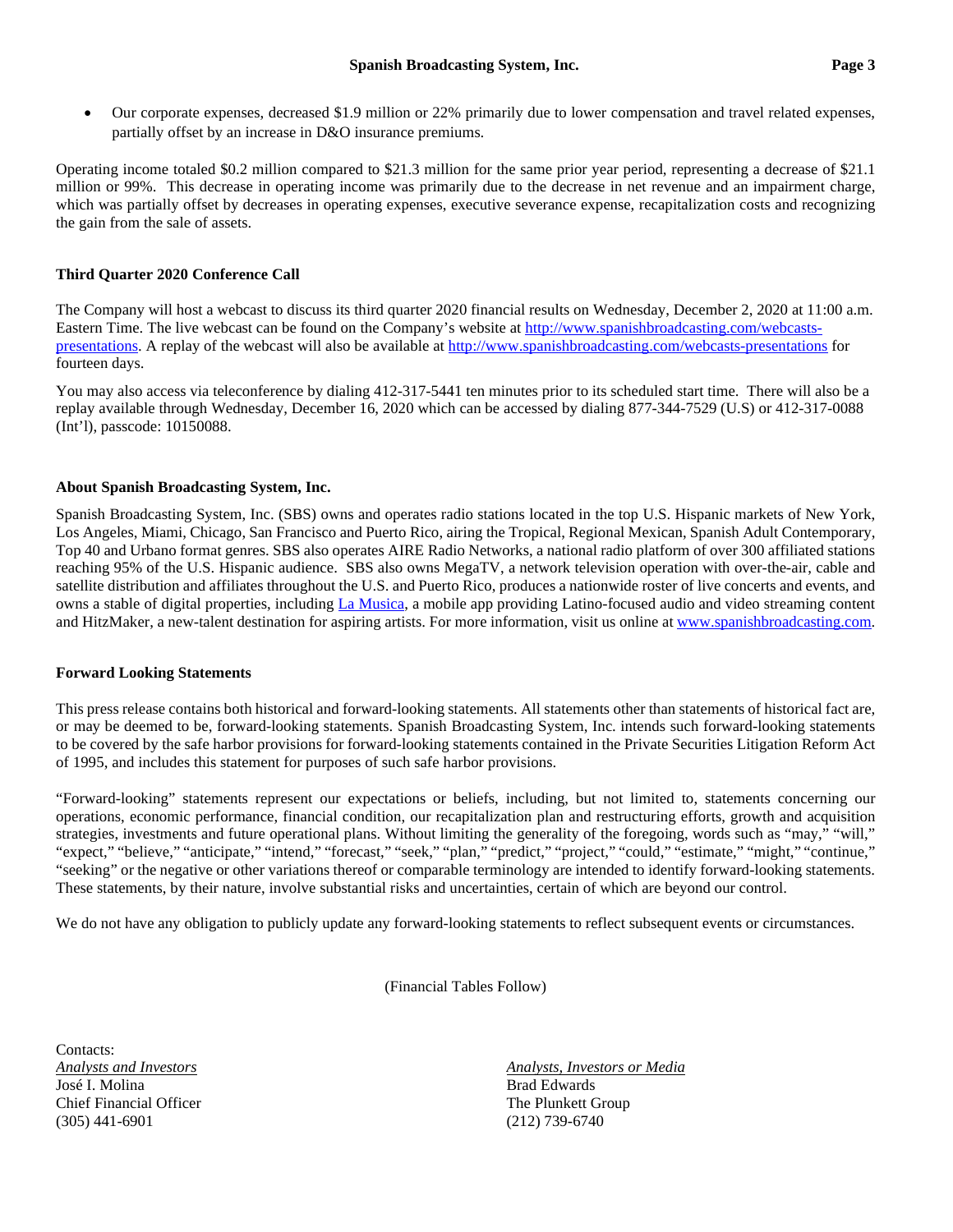**Below are the Unaudited Condensed Consolidated Statements of Operations for the Three- and Nine- Months Ended September 30, 2020 and 2019.**

|                                                |               | <b>For the Three Months Ended</b> | September 30, |              | For the Nine Months Ended<br>September 30, |           |         |           |  |
|------------------------------------------------|---------------|-----------------------------------|---------------|--------------|--------------------------------------------|-----------|---------|-----------|--|
| Amounts in thousands, except per share amounts |               | 2020                              |               | 2019         |                                            | 2020      |         | 2019      |  |
|                                                |               |                                   |               |              |                                            |           |         |           |  |
| Net revenue                                    | $\mathcal{S}$ | 29,954                            | \$            | 36,261       | $\frac{1}{2}$                              | 81,757    | \$      | 110,547   |  |
| Station operating expenses                     |               | 19,392                            |               | 22,614       |                                            | 57,542    |         | 70,865    |  |
| Corporate expenses                             |               | 2,128                             |               | 2,961        |                                            | 6,603     |         | 8,510     |  |
| Depreciation and amortization                  |               | 782                               |               | 899          |                                            | 2,482     |         | 2,671     |  |
| Loss (gain) on the disposal of assets, net     |               | (133)                             |               | 131          |                                            | (3,310)   |         | 92        |  |
| Recapitalization costs                         |               | 1,206                             |               | 1,915        |                                            | 3,901     |         | 5,289     |  |
| Executive severance expenses                   |               |                                   |               |              |                                            |           |         | 1,844     |  |
| Impairment charges                             |               |                                   |               |              |                                            | 14,352    |         |           |  |
| Other operating expense (income)               |               |                                   |               | $\mathbf{1}$ |                                            | (10)      |         | (16)      |  |
| Operating income                               |               | 6,579                             |               | 7,740        |                                            | 197       |         | 21,292    |  |
| Interest expense, net                          |               | (7, 867)                          |               | (7, 807)     |                                            | (23, 698) |         | (23, 419) |  |
| Dividends on Series B preferred stock          |               |                                   |               |              |                                            |           |         |           |  |
| classified as interest expense                 |               | (2, 434)                          |               | (2, 434)     |                                            | (7,301)   |         | (7, 301)  |  |
| Loss before income tax                         |               | (3,722)                           |               | (2,501)      |                                            | (30, 802) |         | (9, 428)  |  |
| Income tax expense (benefit)                   |               | 736                               |               | (2,156)      |                                            | (1,846)   |         | (3, 382)  |  |
| Net loss                                       | $\mathcal{S}$ | (4, 458)                          | $\$\,$        | (345)        | $\mathcal{S}$                              | (28,956)  | $\sqrt$ | (6,046)   |  |
| Net loss per common share:                     |               |                                   |               |              |                                            |           |         |           |  |
| Basic and diluted net loss per common          |               |                                   |               |              |                                            |           |         |           |  |
| share:                                         |               |                                   |               |              |                                            |           |         |           |  |
| Class A and Class B common stock               | $\$\$         | (0.61)                            | $\$\$         | (0.05)       | \$                                         | (3.94)    | \$      | (0.82)    |  |
| Basic and diluted weighted average             |               |                                   |               |              |                                            |           |         |           |  |
| common shares outstanding:                     |               |                                   |               |              |                                            |           |         |           |  |
| Class A common stock                           |               | 4,242                             |               | 4,242        |                                            | 4,242     |         | 4,242     |  |
| Class B common stock                           |               | 2,340                             |               | 2,340        |                                            | 2,340     |         | 2,340     |  |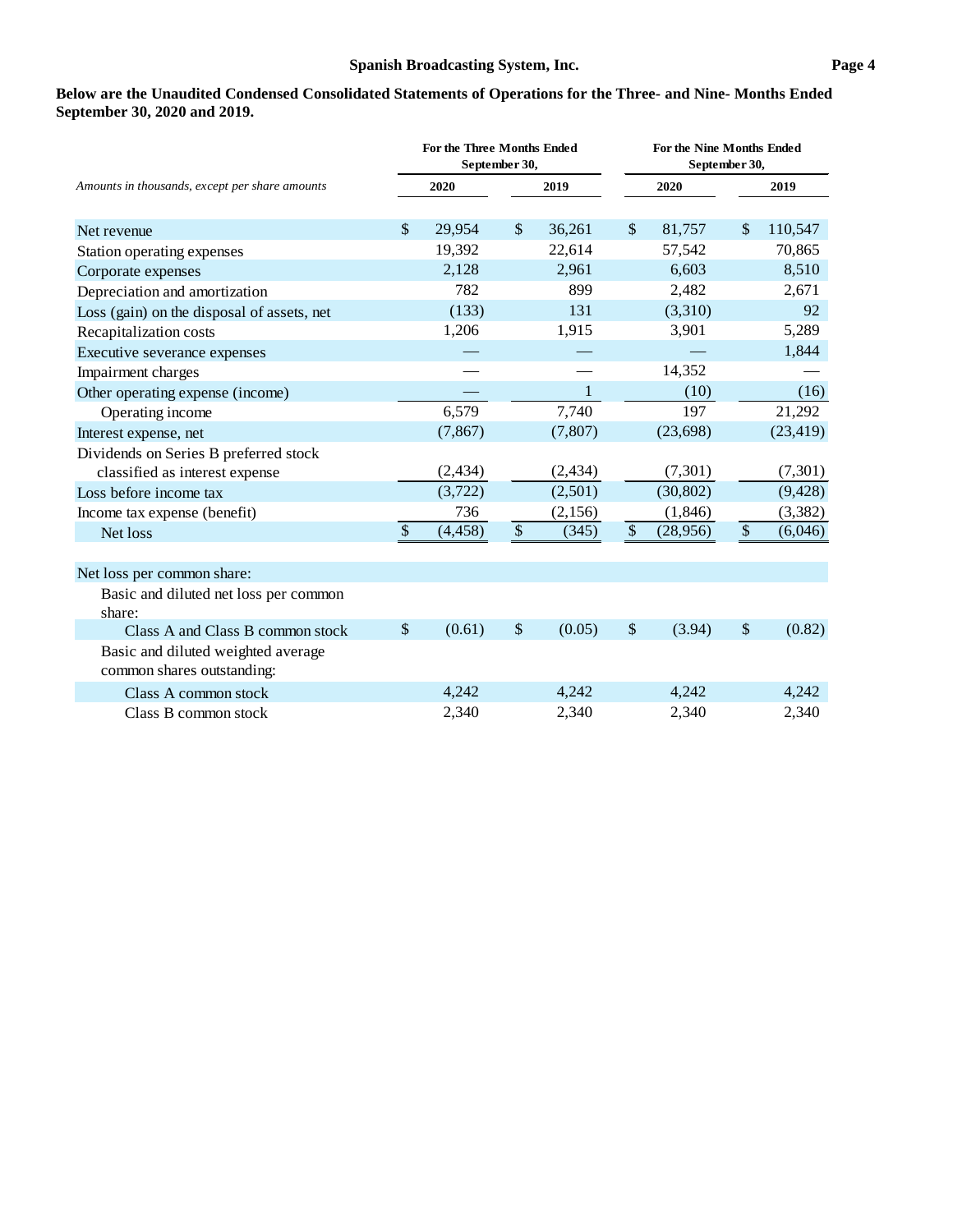## **Non-GAAP Financial Measures**

Adjusted Operating Income (Loss) before Depreciation and Amortization, Gain (loss) on the Disposal of Assets, Recapitalization Costs, Executive Severance Expenses, Impairment Charges and Other Operating Income (Expense) excluding non-cash stock-based compensation ("Adjusted OIBDA") is not a measure of performance or liquidity determined in accordance with Generally Accepted Accounting Principles ("GAAP") in the United States. However, we believe that this measure is useful in evaluating our performance because it reflects a measure of performance for our stations before considering costs and expenses related to our capital structure and dispositions. This measure is widely used in the broadcast industry to evaluate a company's operating performance and is used by us for internal budgeting purposes and to evaluate the performance of our stations, segments, management and consolidated operations. However, this measure should not be considered in isolation or as a substitute for Operating Income, Net Income, Cash Flows from Operating Activities or any other measure used in determining our operating performance or liquidity that is calculated in accordance with GAAP. Adjusted OIBDA does not present station operating income as defined by our Indenture governing the Notes. In addition, because Adjusted OIBDA is not calculated in accordance with GAAP, it is not necessarily comparable to similarly titled measures used by other companies.

Included below are unaudited tables, in thousands, that reconcile Adjusted OIBDA to operating income (loss) for each segment and consolidated operating income (loss), which are the most directly comparable GAAP financial measures.

|                                                                                        | For the Three Months Ended September 30, 2020 |                     |       |                   |           |  |  |  |
|----------------------------------------------------------------------------------------|-----------------------------------------------|---------------------|-------|-------------------|-----------|--|--|--|
|                                                                                        |                                               | <b>Consolidated</b> | Radio | <b>Television</b> | Corporate |  |  |  |
| <b>Adjusted OIBDA</b>                                                                  |                                               | 8,435               | 9,569 | 993               | (2,127)   |  |  |  |
| Less expenses excluded from Adjusted OIBDA<br>but included in operating income (loss): |                                               |                     |       |                   |           |  |  |  |
| Stock-based compensation                                                               |                                               |                     |       |                   |           |  |  |  |
| Depreciation and amortization                                                          |                                               | 782                 | 366   | 352               | 64        |  |  |  |
| (Gain) loss on the disposal of assets, net                                             |                                               | (133)               | 67    | (200)             |           |  |  |  |
| Recapitalization costs                                                                 |                                               | 1.206               |       |                   | 1,206     |  |  |  |
| Impairment charges                                                                     |                                               |                     |       |                   |           |  |  |  |
| Other operating expense (income)                                                       |                                               |                     | 102   | (102)             |           |  |  |  |
| <b>Operating Income (Loss)</b>                                                         |                                               | 6.579               | 9,034 | 943               | (3,398)   |  |  |  |

|                                                                                        | For the Three Months Ended September 30, 2019 |                     |        |                   |           |  |  |  |  |  |
|----------------------------------------------------------------------------------------|-----------------------------------------------|---------------------|--------|-------------------|-----------|--|--|--|--|--|
|                                                                                        |                                               | <b>Consolidated</b> | Radio  | <b>Television</b> | Corporate |  |  |  |  |  |
| <b>Adjusted OIBDA</b>                                                                  | 10,688<br>\$                                  |                     | 13,027 | 620               | (2,959)   |  |  |  |  |  |
| Less expenses excluded from Adjusted OIBDA<br>but included in operating income (loss): |                                               |                     |        |                   |           |  |  |  |  |  |
| Stock-based compensation                                                               |                                               | $\mathfrak{D}$      |        |                   |           |  |  |  |  |  |
| Depreciation and amortization                                                          |                                               | 899                 | 400    | 447               | .52       |  |  |  |  |  |
| Loss (gain) on the disposal of assets, net                                             |                                               | 131                 | (7)    | 138               |           |  |  |  |  |  |
| Recapitalization costs                                                                 |                                               | 1,915               |        |                   | 1,915     |  |  |  |  |  |
| Other operating expense                                                                |                                               |                     |        |                   |           |  |  |  |  |  |
| <b>Operating Income (Loss)</b>                                                         |                                               | 7,740               | 12,633 | 35                | (4,928)   |  |  |  |  |  |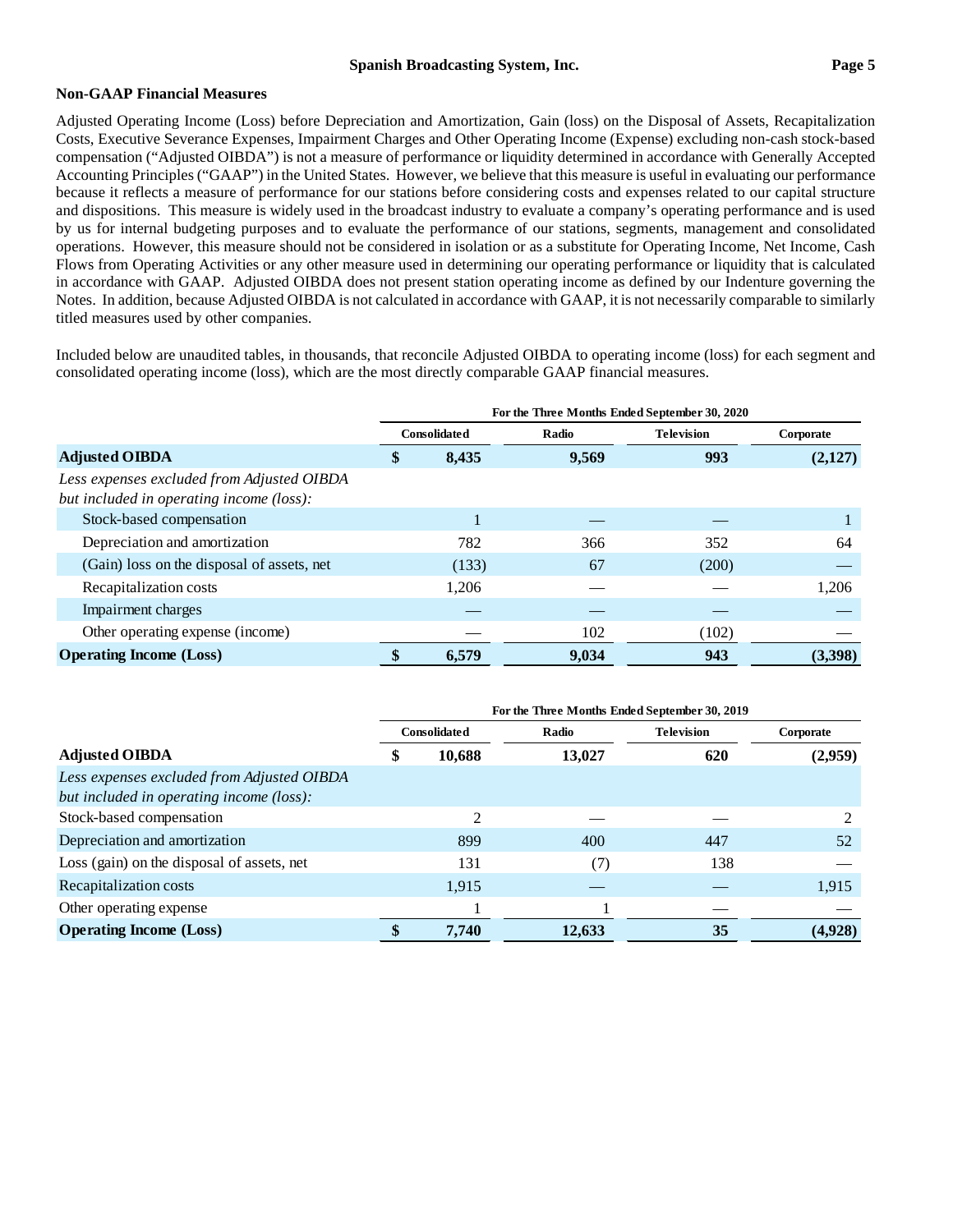|                                                                                        | For the Nine Months Ended September 30, 2020 |              |        |                   |           |  |  |  |  |  |
|----------------------------------------------------------------------------------------|----------------------------------------------|--------------|--------|-------------------|-----------|--|--|--|--|--|
| <b>Adjusted OIBDA</b>                                                                  |                                              | Consolidated | Radio  | <b>Television</b> | Corporate |  |  |  |  |  |
|                                                                                        |                                              | 17,616       | 22,208 | 2,007             | (6,599)   |  |  |  |  |  |
| Less expenses excluded from Adjusted OIBDA but<br>included in operating income (loss): |                                              |              |        |                   |           |  |  |  |  |  |
| Stock-based compensation                                                               |                                              | 4            |        |                   | 4         |  |  |  |  |  |
| Depreciation and amortization                                                          |                                              | 2.482        | 1,253  | 1.045             | 184       |  |  |  |  |  |
| (Gain) loss on the disposal of assets, net                                             |                                              | (3,310)      | 68     | (3,378)           |           |  |  |  |  |  |
| Recapitalization costs                                                                 |                                              | 3.901        |        |                   | 3,901     |  |  |  |  |  |
| Impairment charges                                                                     |                                              | 14,352       | 14,352 |                   |           |  |  |  |  |  |
| Other operating (income) expense                                                       |                                              | (10)         | 92     | (102)             |           |  |  |  |  |  |
| <b>Operating (Loss)</b> Income                                                         | \$                                           | 197          | 6.443  | 4,442             | (10, 688) |  |  |  |  |  |

|                                                                                        | For the Nine Months Ended September 30, 2019 |                     |        |                   |           |  |  |  |  |  |
|----------------------------------------------------------------------------------------|----------------------------------------------|---------------------|--------|-------------------|-----------|--|--|--|--|--|
| <b>Adjusted OIBDA</b>                                                                  |                                              | <b>Consolidated</b> | Radio  | <b>Television</b> | Corporate |  |  |  |  |  |
|                                                                                        |                                              | 31,181              | 38,573 | 1,109             | (8,501)   |  |  |  |  |  |
| Less expenses excluded from Adjusted OIBDA but<br>included in operating income (loss): |                                              |                     |        |                   |           |  |  |  |  |  |
| Stock-based compensation                                                               |                                              | 9                   |        |                   | 9         |  |  |  |  |  |
| Depreciation and amortization                                                          |                                              | 2,671               | 1,174  | 1,341             | 156       |  |  |  |  |  |
| Loss (gain) on the disposal of assets, net                                             |                                              | 92                  | (46)   | 138               |           |  |  |  |  |  |
| Recapitalization costs                                                                 |                                              | 5,289               |        |                   | 5,289     |  |  |  |  |  |
| Executive severance expenses                                                           |                                              | 1,844               |        |                   | 1,844     |  |  |  |  |  |
| Other operating income                                                                 |                                              | (16)                | (16)   |                   |           |  |  |  |  |  |
| <b>Operating Income (Loss)</b>                                                         | \$                                           | 21,292              | 37,461 | (370)             | (15,799)  |  |  |  |  |  |